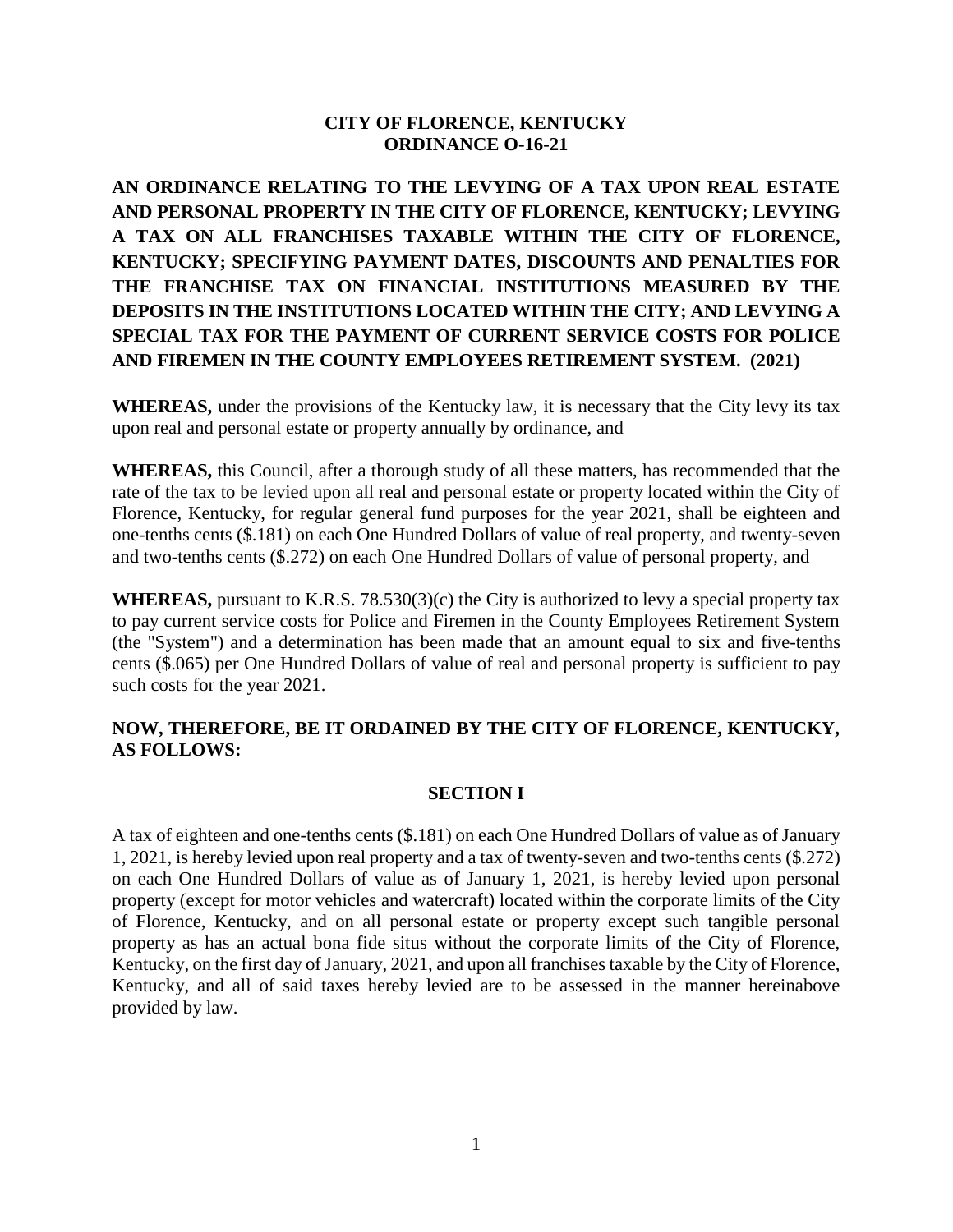#### **SECTION II**

Pursuant to the Bank Franchise and Local Deposit Tax Act, K.R.S. 136.575, (the "Act"), by Ordinance No. O-18-96, the City levied a franchise tax on financial institutions measured by the deposits in financial institutions located within the boundaries of the City. Such franchise tax for the calendar year shall be at the rate of twenty-five thousandths of one percent (0.025%) of the deposits and shall be due January 31, 2022. A two percent (2%) discount shall be allowed for any franchise tax for the calendar year 2021 which is paid on or before December 31, 2021. Pursuant to K.R.S. 136.575(4) the City shall issue bills for the 2021 franchise tax to financial institutions on or before December 1, 2021.

The definitions of the terms used in this section shall correspond to the definitions used for those terms in the Act.

The discount provisions of Section VII and the penalty provisions of Section VI of this Ordinance shall not apply to the financial institutions franchise tax described in this section.

Any such franchise tax for the calendar year 2021 which is unpaid after the 31st day of January, 2022, shall bear a penalty of twelve percent (12%), plus interest on the amount of unpaid taxes at the rate of twelve percent (12%) per annum from January 31, 2022, until paid.

In all subsequent years the City shall issue bills to the financial institutions by December 1st and require payment, with a two percent (2%) discount by December 31st, or without discount by January 31st of the next year. Franchise taxes unpaid after January 31st of the next year shall bear penalty of twelve percent (12%) plus interest on the amount of unpaid taxes at the rate of twelve percent (12%) per annum from such January 31st until paid.

### **SECTION III**

All of the taxes hereinabove levied are, when levied, assessed and collected, to be placed in the General Fund and used for the general purposes of the City of Florence, Kentucky.

#### **SECTION IV**

Pursuant to K.R.S. 78.530(3)(c), an annual tax of six and five-tenths cents (\$.065) on each One Hundred Dollars of value as of January 1, 2021, is hereby levied upon all real and personal estate or property located within the corporate limits of the City of Florence, Kentucky; and on all personal estate or property (except for motor vehicles and water craft) except such tangible personal property as has an actual bona fide situs without the corporate limits of the City of Florence, Kentucky, on the first day of January, 2021, and upon all franchises taxable by the City of Florence, Kentucky, and all of said taxes hereby levied are to be assessed in the manner heretofore provided by law.

This annual tax herein levied is for the purpose of payment of the City's obligation for current service costs for Police and Firemen in the County Employees Retirement System incurred after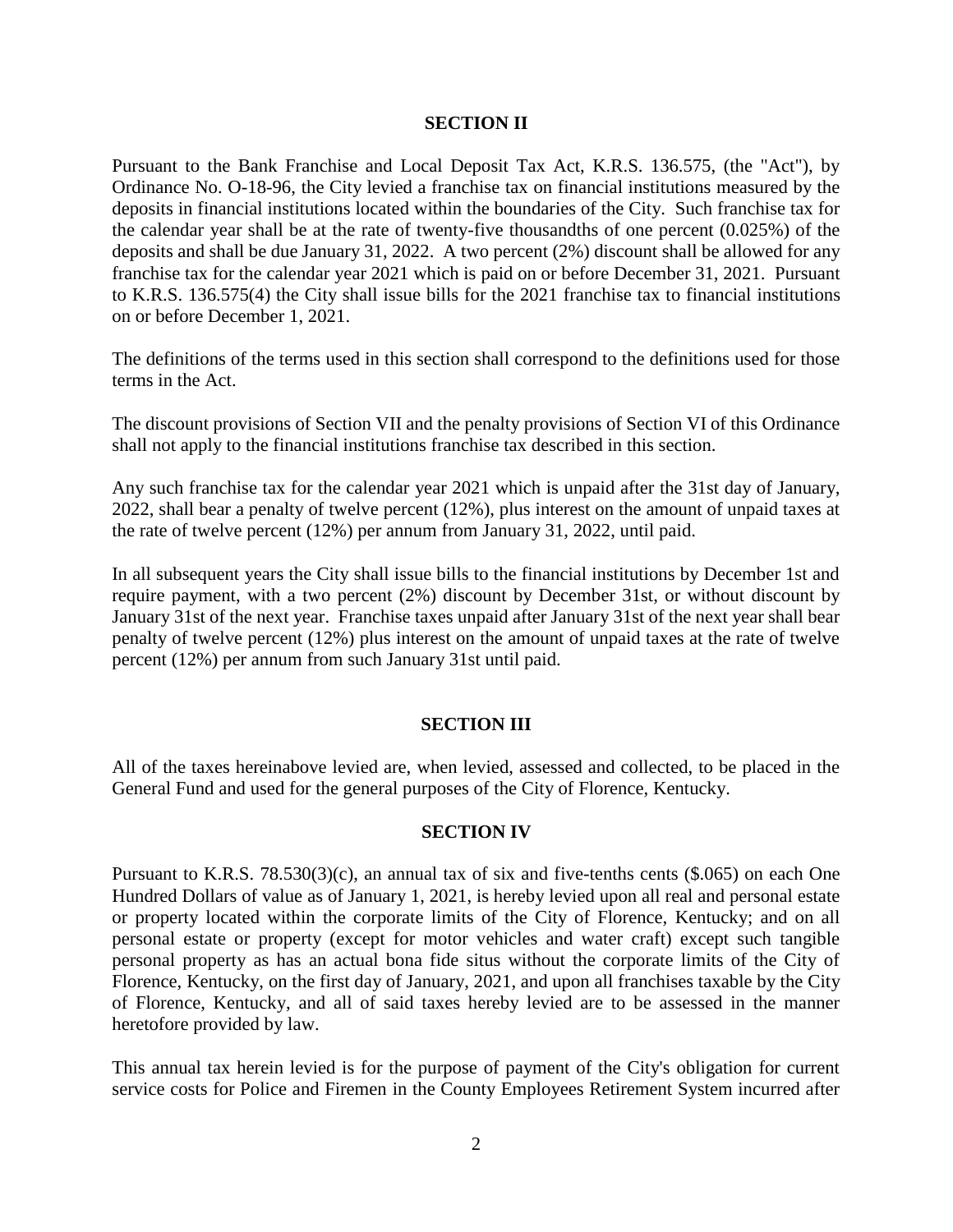the date of participation by the City in the system. Same when collected shall be used only for the purpose stated above.

The tax levied in this section is a continuation of the tax which had been devoted to funding pension obligations under the locally administered Police and Firemen's Pension Fund of the City prior to participation in the system.

### **SECTION V**

All taxes herein levied and provided for shall be collected by the Finance Department and shall be payable at the office of the Finance Director. Billing for such taxes shall be in the same form and manner as billing for county ad valorem taxes.

### **SECTION VI**

All taxes herein levied and provided for shall be due and payable upon the passage and publication of this Ordinance, and any and all such taxes remaining unpaid after the first day of January, 2022, shall bear a penalty of twelve percent (12%) plus interest on the amount of taxes at the rate of twelve percent (12%) per annum from the first day of January, 2022, until paid.

### **SECTION VII**

A discount of two percent (2%) of the total of any and all taxpayer's tax bill shall be deducted from the amount of said tax bill if same is paid in full by November 1, 2021.

### **SECTION VIII**

The Ordinance shall be in full force and effect from and after its passage, adoption and publication according to law.

### **SECTION IX**

All ordinances, resolutions or parts thereof, in conflict herewith, are to the extent of such conflict hereby repealed.

### **SECTION X**

If any section, paragraph or clause of this Ordinance be held by a proper Court to be invalid, such invalidity shall not affect the remaining sections, paragraphs or clauses, it being hereby expressly declared that the remainder of this Ordinance would have been passed despite such invalidity.

### **SECTION XI**

This Ordinance shall be published by posting on the City's internet website.